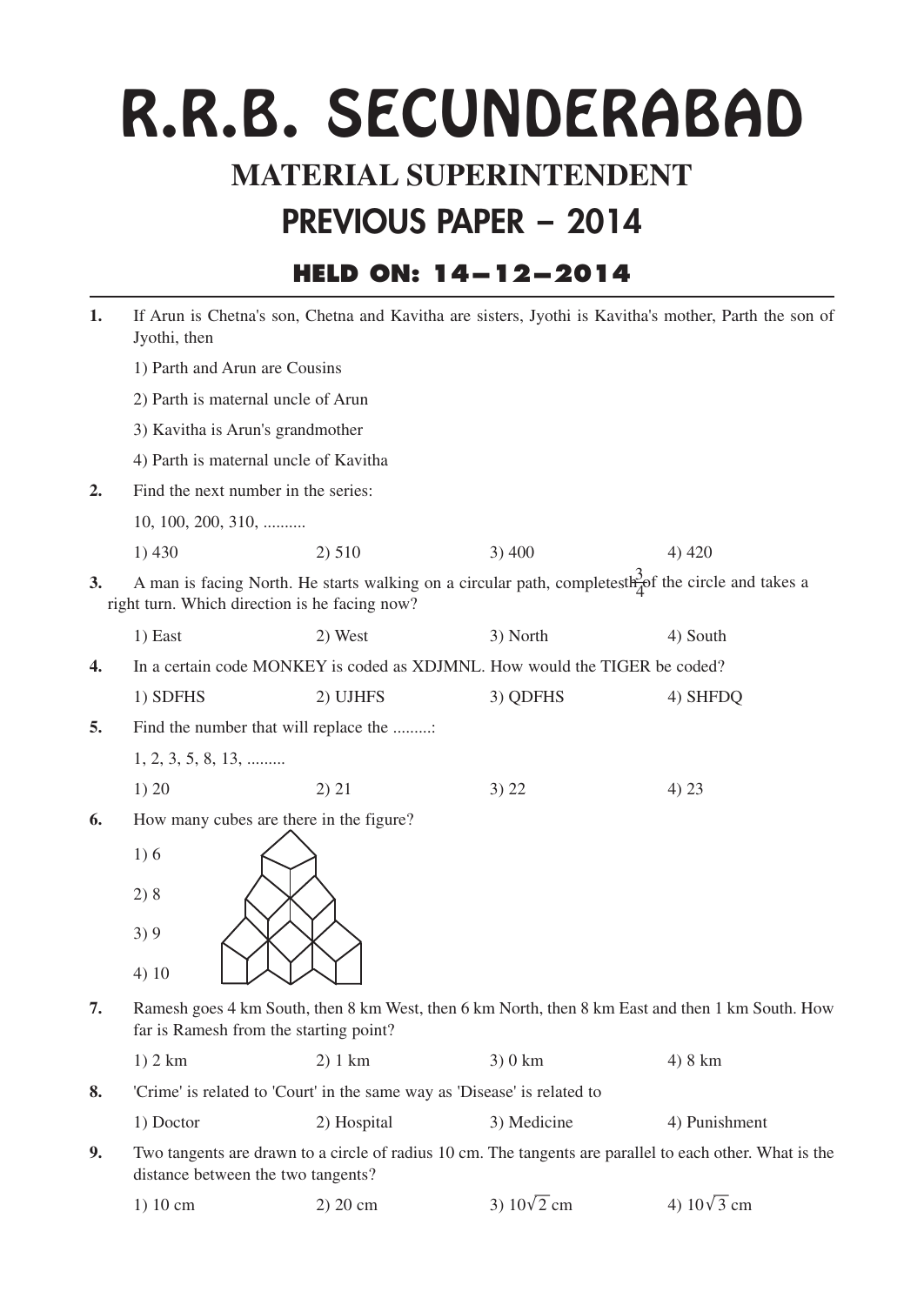| 10. | Match the following:                                       |                      |                                                                                      |                      |
|-----|------------------------------------------------------------|----------------------|--------------------------------------------------------------------------------------|----------------------|
|     | 1. Cell                                                    | a. Animal cell       |                                                                                      |                      |
|     |                                                            | b. Plant             |                                                                                      |                      |
|     | 2. ATP                                                     | a. Mitochondria      |                                                                                      |                      |
|     |                                                            | b. Genes             |                                                                                      |                      |
|     | 1) 1–(a), 2–(a)                                            | 2) $1-(a)$ , $2-(b)$ | 3) $1-(b)$ , $2-(a)$                                                                 | 4) $1-(b)$ , $2-(b)$ |
| 11. | Synapses and Dendrites are associated with                 |                      |                                                                                      |                      |
|     | 1) Cortex                                                  | 2) Epithelium        | 3) Retina                                                                            | 4) Nerve-cells       |
| 12. | A tissue that connects muscle to bones in humans is called |                      |                                                                                      |                      |
|     | 1) Tendon                                                  | 2) Fibre             | 3) Axon                                                                              | 4) Femur             |
| 13. | The human population of globe is approximately             |                      |                                                                                      |                      |
|     | $1)$ 500 million                                           | $2)$ 600 million     | 3) 6 billion                                                                         | 4) 7 billion         |
| 14. | Hematology is the study related to                         |                      |                                                                                      |                      |
|     | 1) Plant reproduction system                               |                      | 2) Blood                                                                             |                      |
|     | 3) Food habits of animals                                  |                      | 4) Bones                                                                             |                      |
| 15. | Which of the following is not a food borne disease?        |                      |                                                                                      |                      |
| 16. | 1) Amoebiasis<br>Hadrons and Baryons are                   | 2) Cholera           | 3) Influenza                                                                         | 4) Hepatitis A       |
|     | 1) Industrial chemicals                                    |                      |                                                                                      |                      |
|     | 2) Types of subatomic particles                            |                      |                                                                                      |                      |
|     | 3) Alkalies                                                |                      |                                                                                      |                      |
|     | 4) Cyclotrons                                              |                      |                                                                                      |                      |
| 17. | A pheromone secreted by an animal                          |                      |                                                                                      |                      |
|     | 1) influences the behaviour of animals of same species     |                      |                                                                                      |                      |
|     | 2) protects it from predators                              |                      |                                                                                      |                      |
|     | 3) attracts these victims for its food                     |                      |                                                                                      |                      |
|     | 4) None of the above                                       |                      |                                                                                      |                      |
| 18. | The formula $R = \frac{R_1 R_2}{R_1 + R_2}$ represents     |                      |                                                                                      |                      |
|     | 1) series connection                                       |                      | 2) parallel connection                                                               |                      |
|     | 3) bridge connection                                       |                      | 4) linear connection                                                                 |                      |
| 19. |                                                            |                      | In the circuit given below, what is the current flowing in the 6 $\Omega$ resistance |                      |
|     | 1) 0.22 A                                                  | $2\Omega$            | $6\Omega$                                                                            |                      |
|     | 2) 0.55 A                                                  |                      |                                                                                      |                      |
|     | 3) 2.22 A<br><b>10 V</b>                                   | $2\Omega$            | $2\Omega$                                                                            |                      |
|     | 4) 2.775 A                                                 |                      |                                                                                      |                      |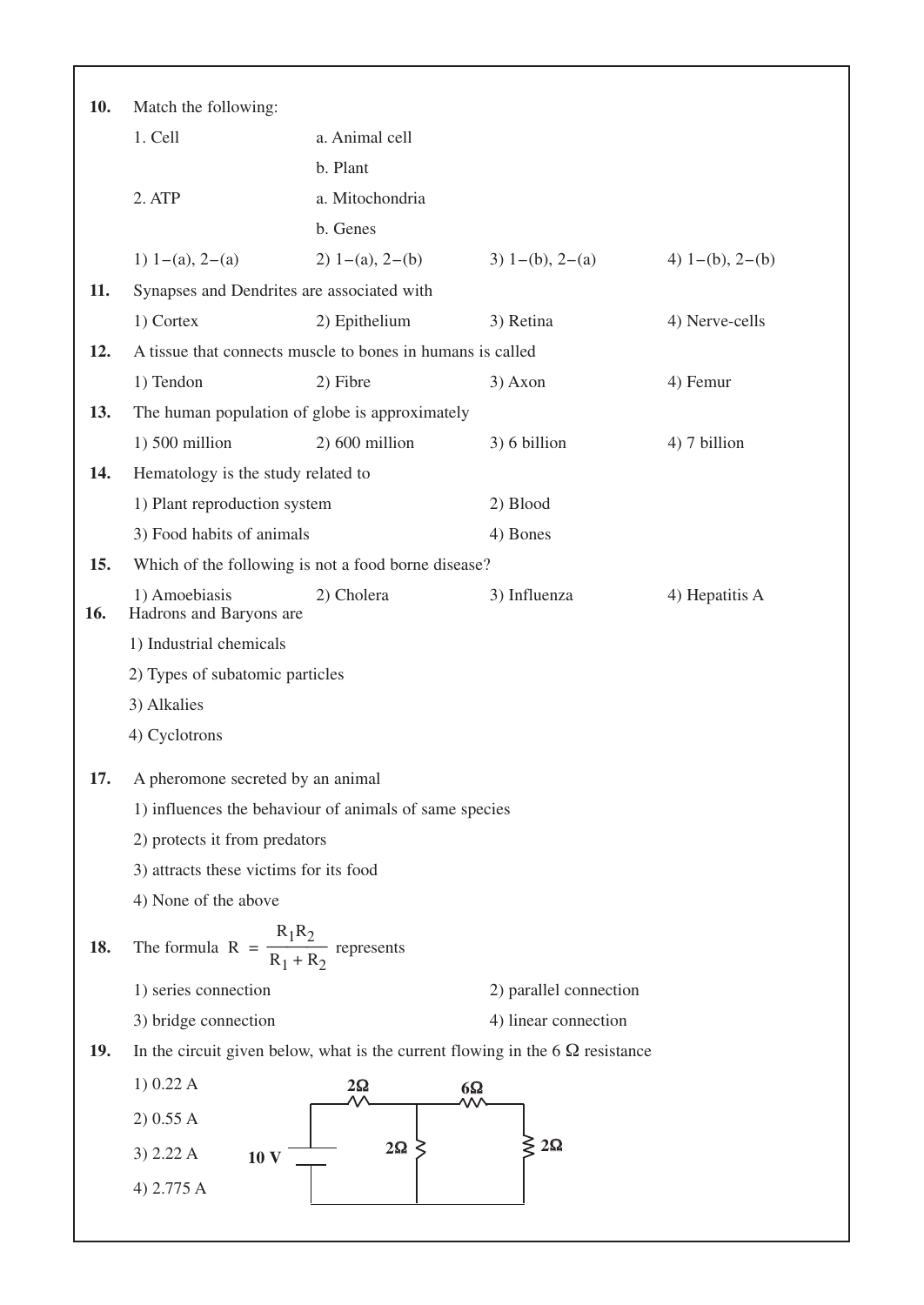| 20. | A transformer core is made of laminations                                                                                                                                                                                                                                                                          |                                                                       |                                                                                    |                                                                                                                    |
|-----|--------------------------------------------------------------------------------------------------------------------------------------------------------------------------------------------------------------------------------------------------------------------------------------------------------------------|-----------------------------------------------------------------------|------------------------------------------------------------------------------------|--------------------------------------------------------------------------------------------------------------------|
|     |                                                                                                                                                                                                                                                                                                                    | 1) to increase the electrical conductivity of the core                |                                                                                    |                                                                                                                    |
|     | 2) to increase the permeability of the core                                                                                                                                                                                                                                                                        |                                                                       |                                                                                    |                                                                                                                    |
|     | 3) to reduce eddy currents                                                                                                                                                                                                                                                                                         |                                                                       |                                                                                    |                                                                                                                    |
|     |                                                                                                                                                                                                                                                                                                                    | 4) to increase eddy currents and improve efficiency                   |                                                                                    |                                                                                                                    |
| 21. |                                                                                                                                                                                                                                                                                                                    |                                                                       | Domestic supply of electricity in India is 220 V AC. 220 V refers to the  Voltage. |                                                                                                                    |
|     | 1) rms value                                                                                                                                                                                                                                                                                                       | 2) peak value                                                         | 3) mean value                                                                      | 4) minimum value                                                                                                   |
| 22. | is at its peak Voltage is zero. The circuit is                                                                                                                                                                                                                                                                     |                                                                       |                                                                                    | In a given AC circuit there is a phase difference of $\frac{\pi}{2}$ between current and Voltage. When the current |
|     | 1) resistive                                                                                                                                                                                                                                                                                                       | 2) inductive                                                          | 3) capacitive                                                                      | 4) can't say                                                                                                       |
| 23. | first?                                                                                                                                                                                                                                                                                                             |                                                                       |                                                                                    | An unknown DC Voltage is be measured. Which measuring range in the multimeter will you select                      |
|     | 1) $500 V$                                                                                                                                                                                                                                                                                                         | 2) 50 V                                                               | 3) 5 V                                                                             | 4) $0.5 V$                                                                                                         |
| 24. |                                                                                                                                                                                                                                                                                                                    | The earth conductor provides a path to ground for                     |                                                                                    |                                                                                                                    |
|     | 1) circuit current                                                                                                                                                                                                                                                                                                 | 2) leakage current                                                    | 3) over current                                                                    | 4) high voltage                                                                                                    |
| 25. | Distance between two buildings is 100 m. A surveyor is standing at a distance of 10 m from the taller<br>building on a line joining them. If the angle of elevation measured by him for the taller building is 1.5<br>times the angle of elevation of the smaller building what is the height of smaller building? |                                                                       |                                                                                    |                                                                                                                    |
|     | $1)$ 45.3 m                                                                                                                                                                                                                                                                                                        | 2)45.67m                                                              | $3)$ 46.22 m                                                                       | 4) Data insufficient                                                                                               |
| 26. | A galvanometer is converted to a voltmeter by                                                                                                                                                                                                                                                                      |                                                                       |                                                                                    |                                                                                                                    |
|     |                                                                                                                                                                                                                                                                                                                    | 1) adding a high resistance in series with the galvanometer           |                                                                                    |                                                                                                                    |
|     |                                                                                                                                                                                                                                                                                                                    | 2) adding a low resistance in parallel with the galvanometer          |                                                                                    |                                                                                                                    |
|     |                                                                                                                                                                                                                                                                                                                    | 3) increasing the number of windings of galvanometer coil             |                                                                                    |                                                                                                                    |
|     |                                                                                                                                                                                                                                                                                                                    | 4) decreasing the number of windings of the galvanometer coil         |                                                                                    |                                                                                                                    |
| 27. | A dynamometer is an equipment used to measure                                                                                                                                                                                                                                                                      |                                                                       |                                                                                    |                                                                                                                    |
|     | 1) current and voltage of generator                                                                                                                                                                                                                                                                                |                                                                       | 2) dynamic loads over cyclic times                                                 |                                                                                                                    |
|     | 3) fatigue propagation due to dynamic loads                                                                                                                                                                                                                                                                        |                                                                       | 4) torque and power of an engine                                                   |                                                                                                                    |
| 28. | Interferometers are used for measurement of                                                                                                                                                                                                                                                                        |                                                                       |                                                                                    |                                                                                                                    |
|     |                                                                                                                                                                                                                                                                                                                    | 1) changes in life cycle processes due to radiation                   |                                                                                    |                                                                                                                    |
|     |                                                                                                                                                                                                                                                                                                                    |                                                                       | 2) effect of interference of wearing of one mechanical on the whole machine        |                                                                                                                    |
|     |                                                                                                                                                                                                                                                                                                                    | 3) measurement of very small displacements and surface irregularities |                                                                                    |                                                                                                                    |
|     | 4) chemical analysis of compounds                                                                                                                                                                                                                                                                                  |                                                                       |                                                                                    |                                                                                                                    |
| 29. | Sclerometer is used by                                                                                                                                                                                                                                                                                             |                                                                       |                                                                                    |                                                                                                                    |
|     | 1) Astronomers                                                                                                                                                                                                                                                                                                     |                                                                       | 2) Civil Engineering Surveyors                                                     |                                                                                                                    |
|     | 3) Doctors                                                                                                                                                                                                                                                                                                         |                                                                       | 4) Metallurgists                                                                   |                                                                                                                    |
| 30. | The word <b>Brinell</b> is associated with                                                                                                                                                                                                                                                                         |                                                                       |                                                                                    |                                                                                                                    |
|     | 1) soil testing                                                                                                                                                                                                                                                                                                    |                                                                       | 2) tensile testing                                                                 |                                                                                                                    |
|     | 3) hardness testing                                                                                                                                                                                                                                                                                                |                                                                       | 4) testing of seasoning of wood                                                    |                                                                                                                    |
|     |                                                                                                                                                                                                                                                                                                                    |                                                                       |                                                                                    |                                                                                                                    |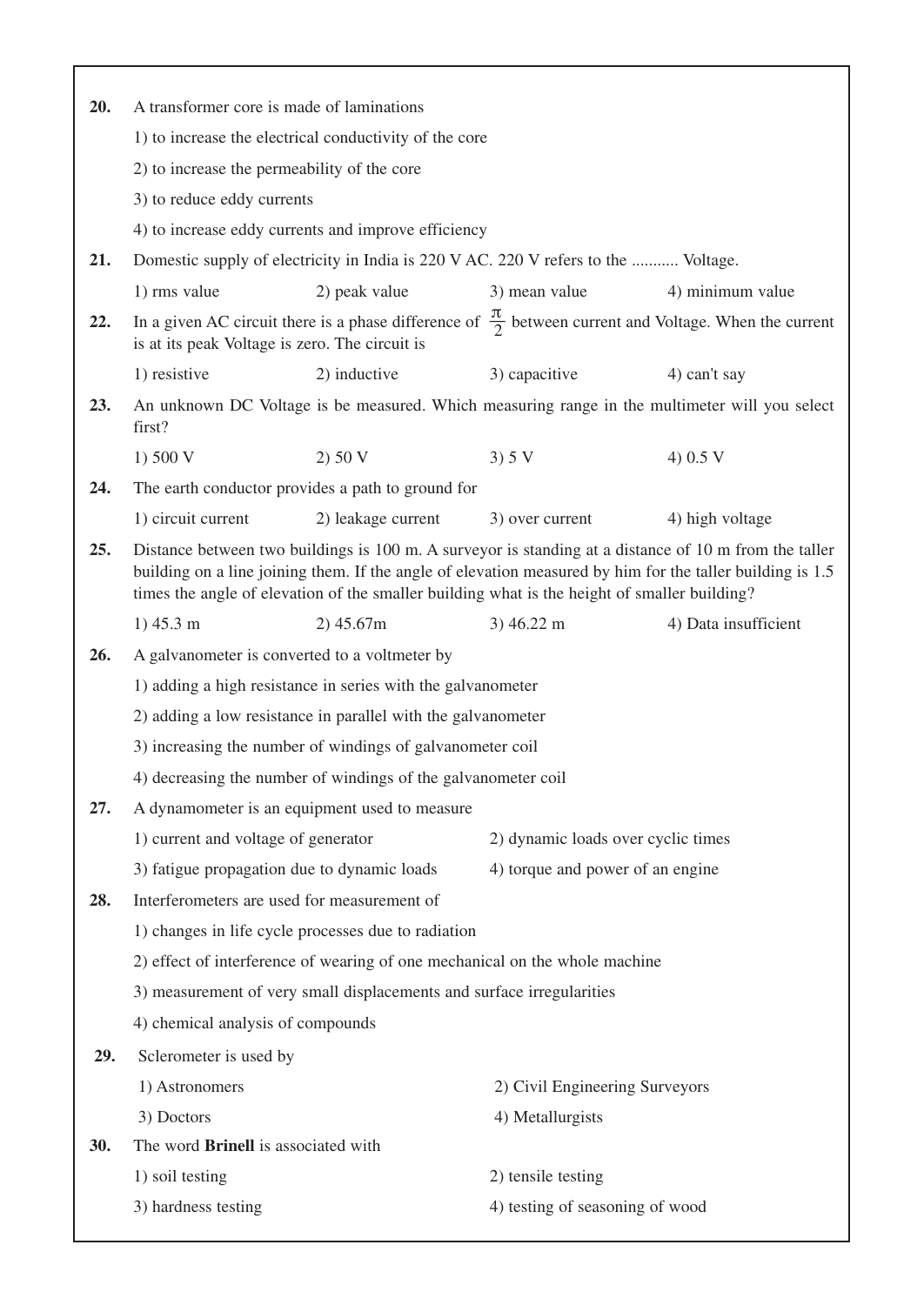| 31.        | What is carbon footprint?                                                                                                                                                                  |                                                                             |                                                                                                 |                                                                                                      |
|------------|--------------------------------------------------------------------------------------------------------------------------------------------------------------------------------------------|-----------------------------------------------------------------------------|-------------------------------------------------------------------------------------------------|------------------------------------------------------------------------------------------------------|
|            | 1) measure of radioactivity from a fossil.                                                                                                                                                 |                                                                             |                                                                                                 |                                                                                                      |
|            |                                                                                                                                                                                            | 2) environmental impact because of used cells and batteries.                |                                                                                                 |                                                                                                      |
|            |                                                                                                                                                                                            | 3) total sets of green house gas emissions by organization, individual etc. |                                                                                                 |                                                                                                      |
|            |                                                                                                                                                                                            | 4) amount of carbon content in the organic compounds.                       |                                                                                                 |                                                                                                      |
| 32.        | Ashoka in the 13 <sup>th</sup> year of his coronation, appointed a special type of officer who surveyed the land,<br>kept land records and carried out justice. These officers were called |                                                                             |                                                                                                 |                                                                                                      |
|            | 1) Amatyas                                                                                                                                                                                 | 2) Samahartas                                                               | 3) Rajukas                                                                                      | 4) Chalukyas                                                                                         |
| 33.        | Who built the Jagannatha temple of Puri?                                                                                                                                                   |                                                                             |                                                                                                 |                                                                                                      |
|            | 1) Ananavarmana Chodaganga                                                                                                                                                                 |                                                                             | 2) Narsimhavarmana                                                                              |                                                                                                      |
|            | 3) Aadiyavarmana                                                                                                                                                                           |                                                                             | 4) Parameshwaravarmana                                                                          |                                                                                                      |
| 34.        | An individual who is not a member of either house of the Parliament can be appointed as a member of<br>the Council of Minister, but he hand to become the member of the either house in    |                                                                             |                                                                                                 |                                                                                                      |
|            | $1)$ 3 months                                                                                                                                                                              | 2) 6 months                                                                 | 3) one year                                                                                     | $4)$ 2 years                                                                                         |
| 35.        |                                                                                                                                                                                            |                                                                             | The term 'Republic' used in the preamble of the Constitution of India implies                   |                                                                                                      |
|            | 1) That the head of the state is hereditary                                                                                                                                                |                                                                             |                                                                                                 |                                                                                                      |
|            | 2) That the head of the state is a constitutional ruler                                                                                                                                    |                                                                             |                                                                                                 |                                                                                                      |
|            | 3) That the head of the state is an elected representative                                                                                                                                 |                                                                             |                                                                                                 |                                                                                                      |
|            | 4) None of the above                                                                                                                                                                       |                                                                             |                                                                                                 |                                                                                                      |
| <b>36.</b> | The Hindustan Shipyard Limited is located at                                                                                                                                               |                                                                             |                                                                                                 |                                                                                                      |
|            | $1)$ Goa                                                                                                                                                                                   | 2) Cochin                                                                   | 3) Mumbai                                                                                       | 4) Visakhapatnam                                                                                     |
| 37.        |                                                                                                                                                                                            |                                                                             | In India, what is the minimum permissible age for employment in a factory?                      |                                                                                                      |
|            | $1)$ 14 years                                                                                                                                                                              | $2)$ 16 years                                                               | $3)$ 18 years                                                                                   | $4)$ 21 years                                                                                        |
| 38.        | Lunar Eclipse occurs only on a                                                                                                                                                             |                                                                             |                                                                                                 |                                                                                                      |
|            | 1) First quarter day                                                                                                                                                                       | 2) New moon day                                                             | 3) Full moon day                                                                                | 4) Last quarter day                                                                                  |
| 39.        | Mirages generally occur in                                                                                                                                                                 |                                                                             |                                                                                                 |                                                                                                      |
|            | 1) Mountains                                                                                                                                                                               | 2) forests                                                                  | 3) deserts                                                                                      | 4) sea                                                                                               |
| 40.        |                                                                                                                                                                                            | Which states is known for its sandalwood carvings?                          |                                                                                                 |                                                                                                      |
|            | 1) Maharashtra                                                                                                                                                                             | 2) Madhya Pradesh                                                           | 3) Kerala                                                                                       | 4) Karnataka                                                                                         |
| 41.        |                                                                                                                                                                                            |                                                                             | If circumference of a circle is increased by $10\%$ , the area of the circle will increase by   |                                                                                                      |
|            | 1) $5%$                                                                                                                                                                                    | 2)10%                                                                       | 3) 20%                                                                                          | 4) $21%$                                                                                             |
| 42.        | be assumed to remain the same                                                                                                                                                              |                                                                             |                                                                                                 | A cylindrical shaped metal piece is converted into a wire. Out of the following, which parameter can |
|            | 1) volume                                                                                                                                                                                  |                                                                             | 2) cross-selection area                                                                         |                                                                                                      |
|            | 3) length                                                                                                                                                                                  |                                                                             | 4) diameter                                                                                     |                                                                                                      |
| 43.        |                                                                                                                                                                                            |                                                                             | What is the probability of getting 3 aces three cards are drawn from a set of 52 playing cards? |                                                                                                      |
|            | 1) $52^3$                                                                                                                                                                                  | 2) $\frac{1}{52^3}$                                                         | 3) $\frac{1}{52!}$                                                                              | 4) $\frac{4 \times 3 \times 2}{52 \times 51 \times 50}$                                              |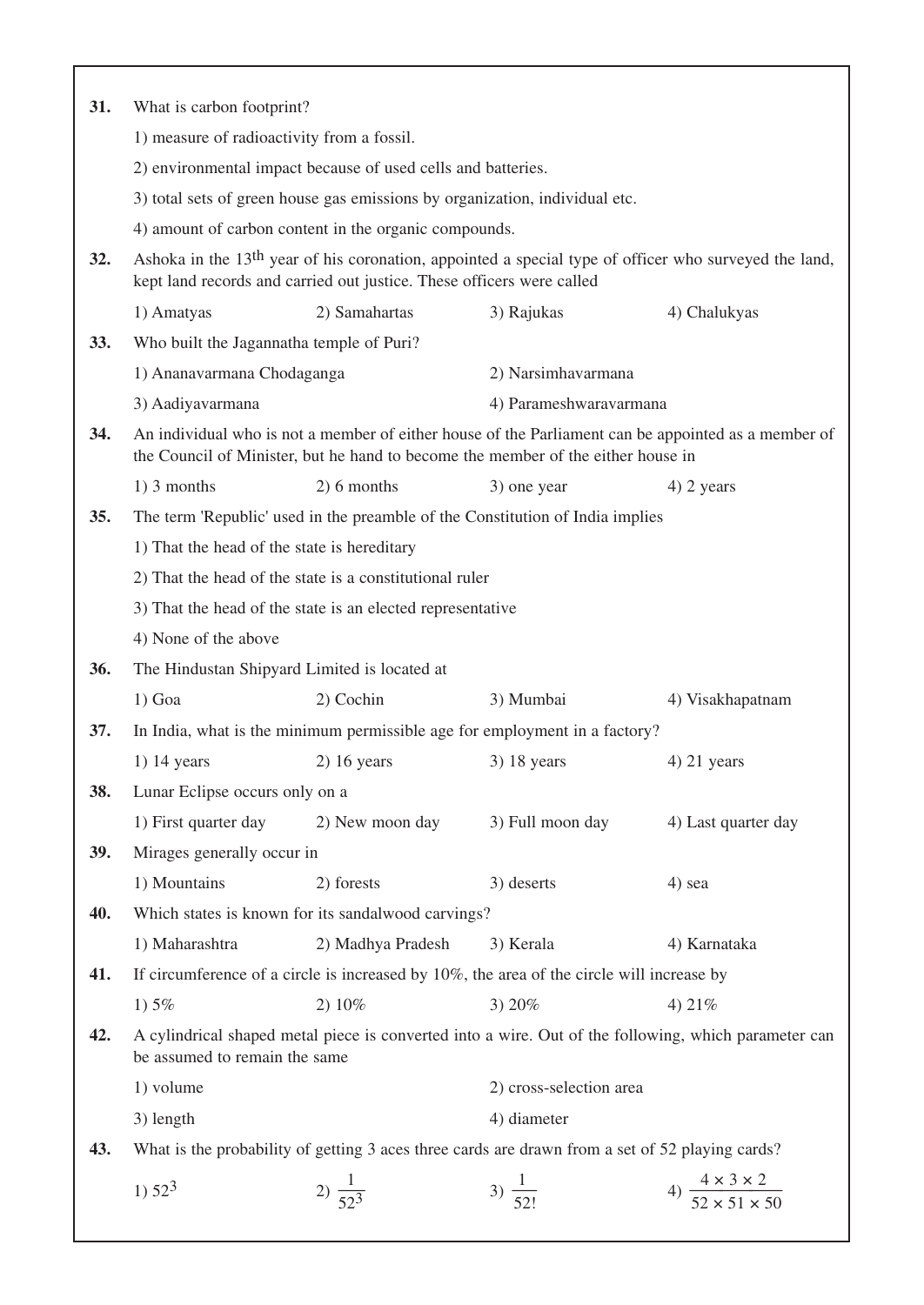| 44. | In a class of 40 students, 25 are sports persons and 25 are mathematicians. What is the probability that<br>the monitor of the class is both a sports person and a mathematician? |                                                                              |                                                                                                                            |                                                                                                            |
|-----|-----------------------------------------------------------------------------------------------------------------------------------------------------------------------------------|------------------------------------------------------------------------------|----------------------------------------------------------------------------------------------------------------------------|------------------------------------------------------------------------------------------------------------|
|     | $1)\frac{1}{40}$                                                                                                                                                                  | 2) $\frac{1}{25}$                                                            | $(3)\frac{1}{4}$                                                                                                           | 4) $\frac{1}{50}$                                                                                          |
| 45. |                                                                                                                                                                                   |                                                                              | Sum of two numbers is 15 and sum of their reciprocals $\frac{15}{56}$ . The two numbers are                                |                                                                                                            |
|     | $1)$ 4, 11                                                                                                                                                                        | 2) 5, 10                                                                     | 3) 6, 9                                                                                                                    | 4) 7, 8                                                                                                    |
| 46. |                                                                                                                                                                                   |                                                                              | If $\alpha$ , $\beta$ are the roots of quadratic equation $x^2 + x + 1 = 0$ , then $\frac{1}{\alpha} + \frac{1}{\beta}$ is |                                                                                                            |
|     |                                                                                                                                                                                   |                                                                              | 3)0                                                                                                                        | 4) None of these                                                                                           |
| 47. | 1) -1 2) 1<br>Value of $\sqrt{6 + \sqrt{6 + \sqrt{6 + \dots}}}}$ is                                                                                                               |                                                                              |                                                                                                                            |                                                                                                            |
|     | $2) -2$<br>1) $\frac{5}{2}$                                                                                                                                                       |                                                                              | $3)$ 3                                                                                                                     | 4)4                                                                                                        |
| 48. |                                                                                                                                                                                   | If a, b, c, d, e and f are in arithmetic progression, then $e-c$ is equal to |                                                                                                                            |                                                                                                            |
|     | 1) $2(b-a)$                                                                                                                                                                       | $2)c-b$                                                                      | $3) 2(f-d)$                                                                                                                | 4) $2(d-b)$                                                                                                |
| 49. |                                                                                                                                                                                   | In coordinate geometry, distance of the point $(-4, 3)$ from origin is       |                                                                                                                            |                                                                                                            |
|     | $1)$ 3                                                                                                                                                                            | 2)4                                                                          | 3) 5                                                                                                                       | 4) 25                                                                                                      |
| 50. | A class of compounds which are used in increases when molecular weight is low and are naturally<br>occurring fats when molecular weight is high in the series, is called          |                                                                              |                                                                                                                            |                                                                                                            |
|     | 1) amino                                                                                                                                                                          |                                                                              | 2) aromatic compounds                                                                                                      |                                                                                                            |
|     | 3) esters                                                                                                                                                                         |                                                                              | 4) organic acids                                                                                                           |                                                                                                            |
| 51. |                                                                                                                                                                                   | gravity on earth for one revolution round the sum is                         |                                                                                                                            | If the mass of Sun, earth and distance between them is respectively M, m and r; work done by the Sun's     |
|     | $1)$ zero                                                                                                                                                                         | 2) $\frac{G \text{ Mm}}{r^2}$                                                | 3) $\frac{G M.m}{r}$ 2 $\Pi$ 4) $\frac{G M m}{r^2}$ 2 $\Pi$                                                                |                                                                                                            |
| 52. |                                                                                                                                                                                   | The choke of a tube light works on the principle of                          |                                                                                                                            |                                                                                                            |
|     | 1) bi-metallic                                                                                                                                                                    | 2) capacitance                                                               | 3) inductance                                                                                                              | 4) ionization                                                                                              |
| 53. |                                                                                                                                                                                   | gravity (assume pulley and surfaces are smooth)                              |                                                                                                                            | In the figure below, what is the acceleration of body with mass $M_2$ , given g is the acceleration due to |
|     | 1) g                                                                                                                                                                              |                                                                              |                                                                                                                            |                                                                                                            |
|     | 2) $\frac{m_1 + m_2}{m_1}$ g                                                                                                                                                      | m <sub>2</sub>                                                               |                                                                                                                            |                                                                                                            |
|     | 3) $\frac{m_1 + m_2}{m_2}$ g                                                                                                                                                      |                                                                              |                                                                                                                            |                                                                                                            |
|     | 4) $\frac{m_2}{m_1 + m_2}$ .g                                                                                                                                                     |                                                                              | m <sub>2</sub>                                                                                                             |                                                                                                            |
|     |                                                                                                                                                                                   |                                                                              |                                                                                                                            |                                                                                                            |
| 54. | Which of the following statements is correct?                                                                                                                                     |                                                                              |                                                                                                                            |                                                                                                            |
|     | 1) Speed of light in vacuum is $3 \times 10^8$ m/s                                                                                                                                |                                                                              |                                                                                                                            |                                                                                                            |
|     |                                                                                                                                                                                   | 2) Speed of light is different for different colours                         |                                                                                                                            |                                                                                                            |
|     | 3) Speed of light is different in different media                                                                                                                                 |                                                                              |                                                                                                                            |                                                                                                            |
|     | 4) All of the above                                                                                                                                                               |                                                                              |                                                                                                                            |                                                                                                            |

 $\overline{ }$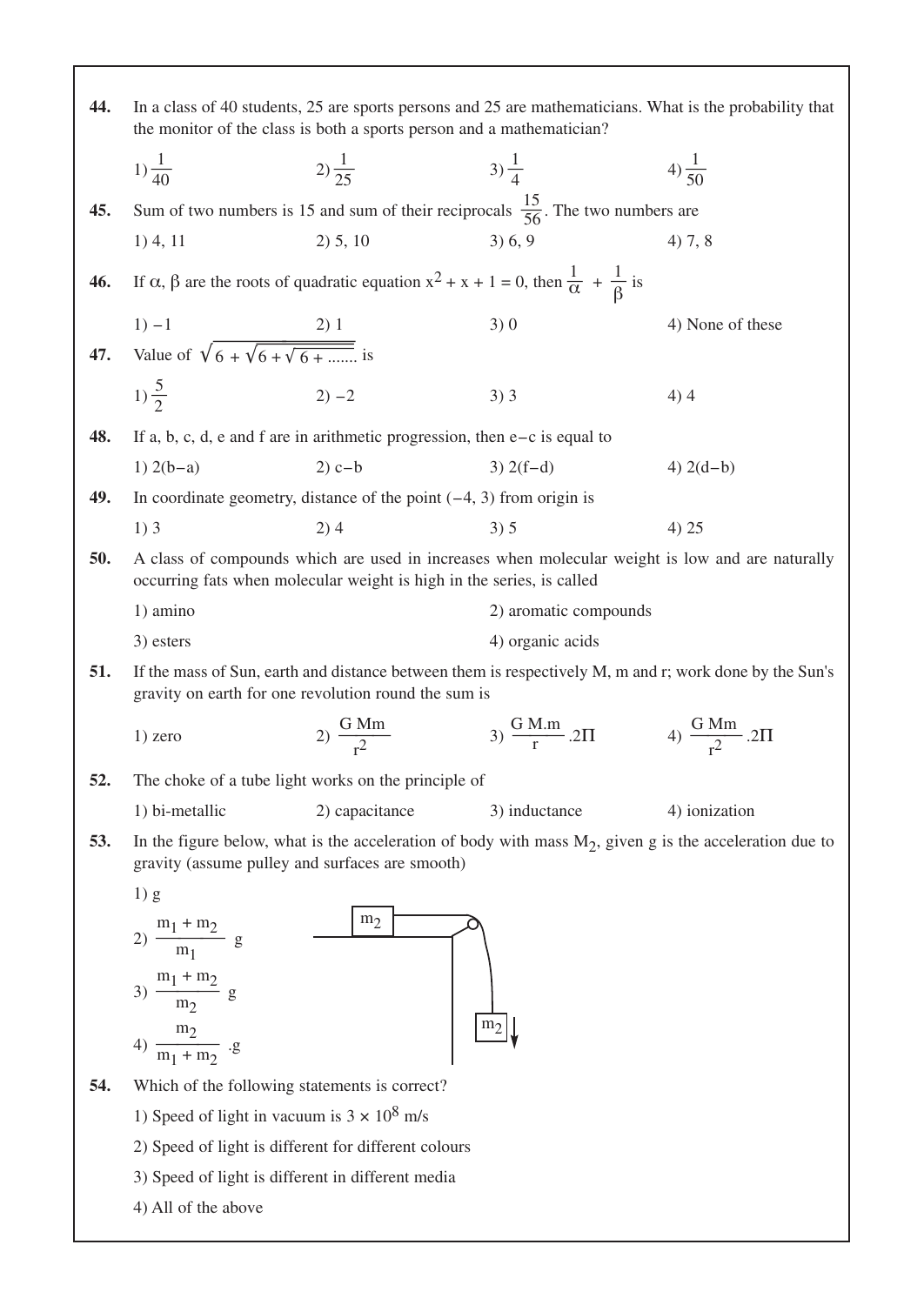| 55. | In Heisenberg's Uncertainity principle, the uncertainity of momentum and position of a particle can be |                                                                       |                                                                           |                                                                                                  |  |
|-----|--------------------------------------------------------------------------------------------------------|-----------------------------------------------------------------------|---------------------------------------------------------------------------|--------------------------------------------------------------------------------------------------|--|
|     |                                                                                                        | 1) reduced using smaller wavelength of probing light                  |                                                                           |                                                                                                  |  |
|     |                                                                                                        | 2) reduced using larger wavelength of probing light                   |                                                                           |                                                                                                  |  |
|     |                                                                                                        | 3) reduced using high energy probe particles accelerated by cyclotron |                                                                           |                                                                                                  |  |
|     | 4) can't be reduced as it is fundamentally                                                             |                                                                       |                                                                           |                                                                                                  |  |
| 56. |                                                                                                        | A fuse should be connected in  in the  conductor.                     |                                                                           |                                                                                                  |  |
|     | 1) series, neutral                                                                                     | 2) series, live                                                       | 3) parallel, neutral                                                      | 4) parallel, live                                                                                |  |
| 57. |                                                                                                        | Equipment earthing gives protection against                           |                                                                           |                                                                                                  |  |
|     | 1) voltage fluctuation                                                                                 |                                                                       | 2) overloading                                                            |                                                                                                  |  |
|     | 3) electric shocks<br>4) high temperature of conductors                                                |                                                                       |                                                                           |                                                                                                  |  |
| 58. |                                                                                                        | A generator is related 2 KW 200 V.D.C. It can supply load current of  |                                                                           |                                                                                                  |  |
|     | $1)$ 4000 A                                                                                            | 2) 100 A                                                              | 3) 10A                                                                    | $4)$ 4 A                                                                                         |  |
| 59. | The term PCB stands for                                                                                |                                                                       |                                                                           |                                                                                                  |  |
|     | 1) Polyethylene Card Board<br>2) Printed Circuit Board                                                 |                                                                       |                                                                           |                                                                                                  |  |
|     | 3) Printed Card Board                                                                                  |                                                                       | 4) Polythene Circuit Board                                                |                                                                                                  |  |
| 60. | Color bands for 1.5 Ohms resistor will be                                                              |                                                                       |                                                                           |                                                                                                  |  |
|     | 1) Brown, Green, Brown<br>2) Brown, Green, Golden                                                      |                                                                       |                                                                           |                                                                                                  |  |
|     | 3) Brown, Golden, Green<br>4) Brown, Golden, Golden                                                    |                                                                       |                                                                           |                                                                                                  |  |
| 61. |                                                                                                        | A frequency tuning electronic circuit would consist of                |                                                                           |                                                                                                  |  |
|     | 1) an inductor and a capacitor                                                                         |                                                                       | 2) an inductor and a resistor                                             |                                                                                                  |  |
|     | 3) two inductors                                                                                       |                                                                       | 4) two capacitors                                                         |                                                                                                  |  |
| 62. |                                                                                                        |                                                                       | Main element of a filter that reduces the A.C. component of the output is |                                                                                                  |  |
|     | 1) resistor                                                                                            | 2) inductor                                                           | 3) transformer                                                            | 4) capacitor                                                                                     |  |
| 63. | For stabilizing the gain of an amplifier                                                               |                                                                       |                                                                           |                                                                                                  |  |
|     | 1) positive feedback is used                                                                           |                                                                       |                                                                           | 2) no feedback is used                                                                           |  |
|     | 3) negative feedback is used                                                                           |                                                                       |                                                                           | 4) input voltage is varied                                                                       |  |
| 64. | A stereophonic system requires                                                                         |                                                                       |                                                                           |                                                                                                  |  |
|     | 1) two separate microphones                                                                            |                                                                       | 2) two separate amplifiers                                                |                                                                                                  |  |
|     | 3) two separate speakers                                                                               |                                                                       | 4) all of the above                                                       |                                                                                                  |  |
| 65. |                                                                                                        | Which of the following statements in incorrect                        |                                                                           |                                                                                                  |  |
|     | 1) Microsoft windows is GUI                                                                            |                                                                       |                                                                           |                                                                                                  |  |
|     | 2) Linux is GUI                                                                                        |                                                                       |                                                                           |                                                                                                  |  |
|     |                                                                                                        | 3) More than 5000 KB data can be stored in a DVD                      |                                                                           |                                                                                                  |  |
|     |                                                                                                        | 4) A 1 TB flash drive can store 2 million files each of size 1 MB     |                                                                           |                                                                                                  |  |
| 66. | perpendicular to each other?                                                                           |                                                                       |                                                                           | How many lines can be said to exist or be drawn in a three dimensional space, which are mutually |  |
|     | 1)2                                                                                                    | 2)3                                                                   | 3)4                                                                       | 4)8                                                                                              |  |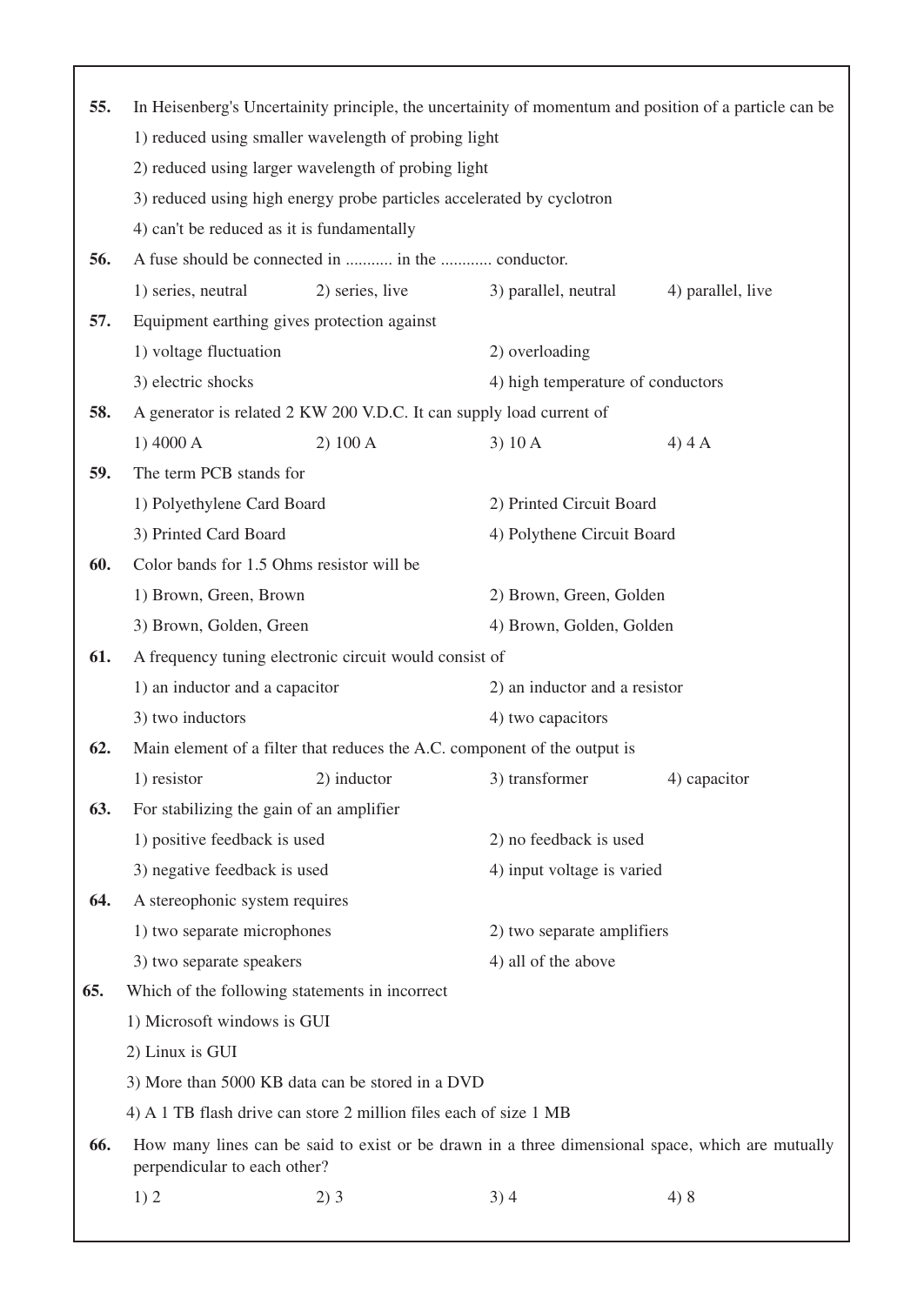| 67. | A third angle orthographic projection of an object is given below. What is this object? |                                                                |                                                                                                                   |                                                                                           |
|-----|-----------------------------------------------------------------------------------------|----------------------------------------------------------------|-------------------------------------------------------------------------------------------------------------------|-------------------------------------------------------------------------------------------|
|     | 1) Triangle                                                                             |                                                                |                                                                                                                   |                                                                                           |
|     | 2) Trapezium                                                                            |                                                                |                                                                                                                   |                                                                                           |
|     | 3) Cone                                                                                 |                                                                |                                                                                                                   |                                                                                           |
|     | 4) Frustrum of a cone                                                                   |                                                                |                                                                                                                   |                                                                                           |
| 68. |                                                                                         |                                                                | In an engineering drawing it is written scale $1 \text{ cm} = 100 \text{ m}$ . Which ratio does it correspond to? |                                                                                           |
|     | 1) 1: 100                                                                               | 2) 1 : 1000                                                    | 3) 1 : 10,000                                                                                                     | 4) $1:1,00,000$                                                                           |
| 69. |                                                                                         | In machine drawing, a 'sectional view' cut portion is shown by |                                                                                                                   |                                                                                           |
|     | 1) diagonal hatching                                                                    | 2) dots                                                        | 3) cross marks                                                                                                    | 4) red colour                                                                             |
| 70. | orthographic projections?                                                               |                                                                |                                                                                                                   | For complete description of a component, a machine drawing would require minimum how many |
|     | 1)1                                                                                     | 2) 2                                                           | $3)$ 3                                                                                                            | 4)4                                                                                       |
| 71. | Hirakud dam has been built on the river                                                 |                                                                |                                                                                                                   |                                                                                           |
|     | 1) Cauvery                                                                              | 2) Mahanadi                                                    | 3) Krishna                                                                                                        | 4) Yamuna                                                                                 |
| 72. |                                                                                         | Who received the first Nobel Prize in Physics in India?        |                                                                                                                   |                                                                                           |
|     | 1) Dr. C.V. Raman                                                                       |                                                                | 2) Dr. Hargobind Khurana                                                                                          |                                                                                           |
|     | 3) Prof. C.N.R. Rao                                                                     |                                                                | 4) Prof. Narlikar                                                                                                 |                                                                                           |
| 73. | Which of the following books was banned by all Muslim countries and India?              |                                                                |                                                                                                                   |                                                                                           |
|     | 1) The Shame Within                                                                     |                                                                | 2) Discovery of India                                                                                             |                                                                                           |
|     | 3) Satanic Verses                                                                       |                                                                | 4) Beyond Expanse                                                                                                 |                                                                                           |
| 74. | IGMDP, in Indian context, is a                                                          |                                                                |                                                                                                                   |                                                                                           |
|     | 1) Management Development Programme                                                     |                                                                | 2) Monetary Policy                                                                                                |                                                                                           |
|     | 3) Missile Programme                                                                    |                                                                | 4) Marketing Policy in Management Studies                                                                         |                                                                                           |
| 75. |                                                                                         | Who is the Secretary General of United Nations?                |                                                                                                                   |                                                                                           |
|     | 1) David Camaron                                                                        | 2) Stephen Harper                                              | 3) Jung-Hong-Won                                                                                                  | 4) Bank Ki-Moon                                                                           |
| 76. | With reference to water pollution, BOD means                                            |                                                                |                                                                                                                   |                                                                                           |
|     | 1) Biochemical Oxygen Dilution                                                          |                                                                | 2) Biochemical Oxygen Demand                                                                                      |                                                                                           |
|     | 3) Bio Organic Dissolutes                                                               |                                                                | 4) Basic Organic Dissolutes                                                                                       |                                                                                           |
| 77. |                                                                                         | Approx, percentage of oxygen in Earth's atmosphere is          |                                                                                                                   |                                                                                           |
|     | 1) 17%                                                                                  | 2) 21%                                                         | 3) $25%$                                                                                                          | 4) $33%$                                                                                  |
| 78. | In the context of genetics, DNA stands for                                              |                                                                |                                                                                                                   |                                                                                           |
|     | 1) Di-Neuro Acid                                                                        |                                                                | 2) Daily News Analysis                                                                                            |                                                                                           |
|     | 3) Detoxic Neuro Acid                                                                   |                                                                | 4) Deoxyribo Nucleic Acid                                                                                         |                                                                                           |
| 79. |                                                                                         | In the context of Information Technology, OCR means            |                                                                                                                   |                                                                                           |
|     | 1) Optical Character Recognition                                                        |                                                                | 2) Octagonal Cyclic Recharge                                                                                      |                                                                                           |
|     | 3) Octadecimal Cyclic Regeneration                                                      |                                                                | 4) Optical Character Regeneration                                                                                 |                                                                                           |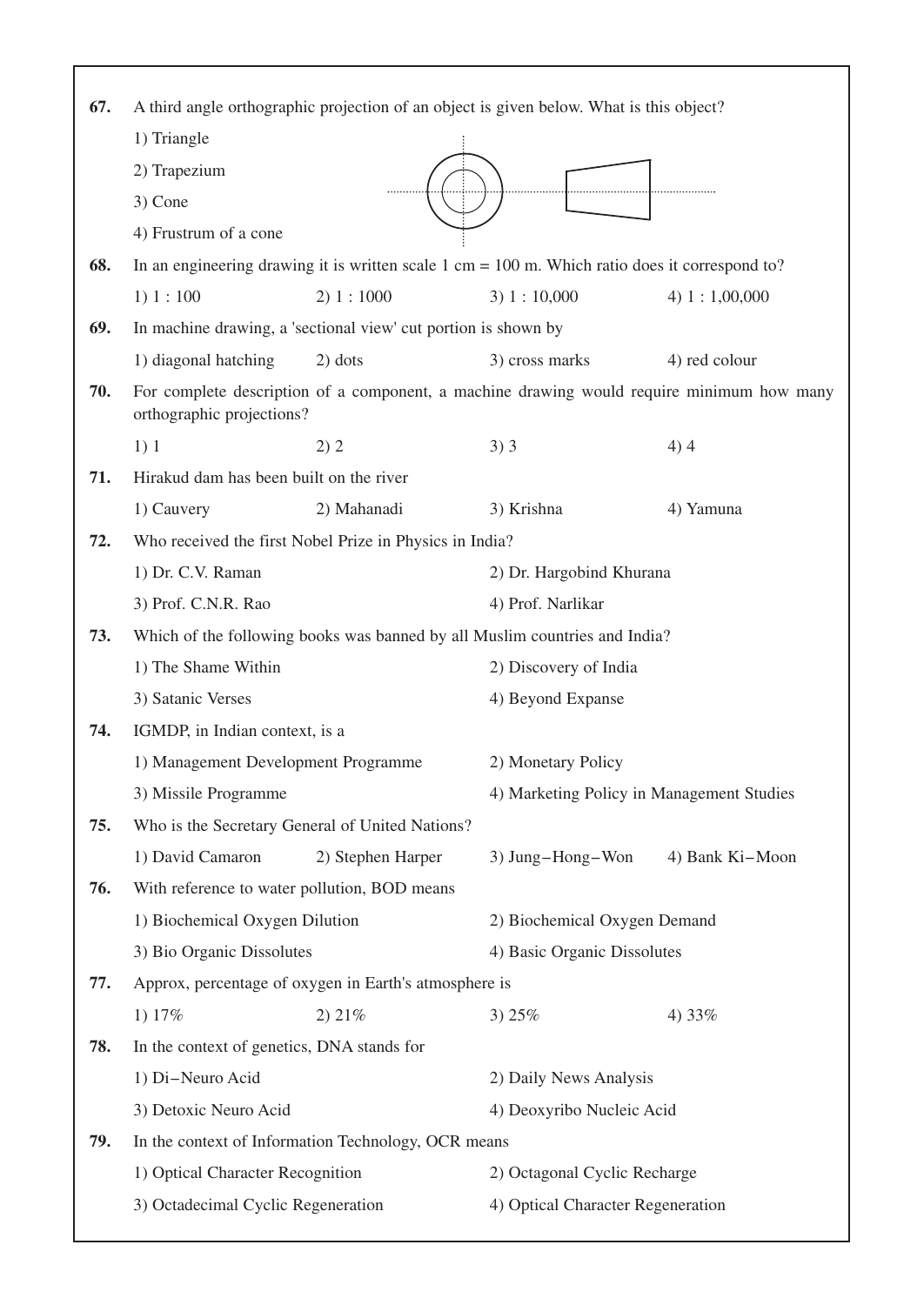| 80. | Number of points on $x$ -axis which are 2 units away from the point $(4, 1)$ are |                                                             |                                                                                                |                                                                                                          |
|-----|----------------------------------------------------------------------------------|-------------------------------------------------------------|------------------------------------------------------------------------------------------------|----------------------------------------------------------------------------------------------------------|
|     | 1)0                                                                              | 2)1                                                         | 3)2                                                                                            | 4) infinite                                                                                              |
| 81. |                                                                                  |                                                             | If the ratio of height of tower to its shadow is $1:\sqrt{3}$ the angle of elevation of Sun is |                                                                                                          |
|     | 1) $30^{\circ}$                                                                  | $2) 45^{\circ}$                                             | 3) $60^{\circ}$                                                                                | 4) $87\frac{1}{2}$ °                                                                                     |
| 82. | The value of $(1 + 0.1 + 0.11 + 0.111)$ is                                       |                                                             |                                                                                                |                                                                                                          |
|     | 1) 1.321                                                                         | 2) 1.211                                                    | 3) 1.111                                                                                       | 4) 1.0321                                                                                                |
| 83. | number is divided by 5?                                                          |                                                             |                                                                                                | When a number is divided by 5, it gives remainder 3. What is the remainder when square of that           |
|     | 1)9                                                                              | 2)3                                                         | 3)4                                                                                            | 4)1                                                                                                      |
| 84. | Find the value of $67^2$ – 33 <sup>2</sup>                                       |                                                             |                                                                                                |                                                                                                          |
|     | 1) 3200                                                                          | 2) 3400                                                     | 3) 3146                                                                                        | 4) 3143                                                                                                  |
| 85. | at the area?                                                                     |                                                             |                                                                                                | If two sides of a triangle are given and by the two sides is also given, how many triangles can be drawn |
|     | 1)0                                                                              | 2)1                                                         | 3)2                                                                                            | 4)3                                                                                                      |
| 86. | in 4 days                                                                        |                                                             |                                                                                                | 4 men can complete a pieces of work in 5 days. How many are required to complete 3 times the work        |
|     | 1)5                                                                              | 2) 15                                                       | 3) 80                                                                                          | 4) 20                                                                                                    |
| 87. |                                                                                  | Given that $log2 = 0.3$ approx, one billion would be apex   |                                                                                                |                                                                                                          |
|     | 1) $2^9$                                                                         | 2) 2 <sup>10</sup>                                          | $3)$ $2^{20}$                                                                                  | 4) $2^{30}$                                                                                              |
| 88. | each other, in straight line?                                                    |                                                             |                                                                                                | In how many different ways can 3 identical white balls and 2 identical red balls he arranged besides     |
|     | 1)6                                                                              | 2)10                                                        | 3) 12                                                                                          | 4) 120                                                                                                   |
| 89. | The value of $\sin^2 30^2 + \sin^2 60^2$ is                                      |                                                             |                                                                                                |                                                                                                          |
|     | 1)1                                                                              | 2) $\frac{3}{2}$                                            | 3)2                                                                                            | 4) $\frac{3}{4}$                                                                                         |
| 90. |                                                                                  |                                                             | As the speed of charged particle increase in a cyclotron, (choose True (T) for False (F))      |                                                                                                          |
|     | a. The particle moves to a larger circle                                         |                                                             |                                                                                                |                                                                                                          |
|     |                                                                                  | b. There is relativistic change in the mass of the particle |                                                                                                |                                                                                                          |
|     | c. Frequency of the cyclotron has to be adjusted                                 |                                                             |                                                                                                |                                                                                                          |
|     | $1)$ F, F, F                                                                     | $2)$ T, T, T                                                | $3)$ T, F, T                                                                                   | $4)$ T, T, F                                                                                             |
| 91. |                                                                                  |                                                             | In a thermodynamic system, a process in which volume remains constant is called  process.      |                                                                                                          |
|     | 1) isobaric                                                                      | 2) isometric                                                | 3) adiabatic                                                                                   | 4) isentropic                                                                                            |
| 92. |                                                                                  |                                                             | Coefficient of performance of a commercially used refrigerator would be close to               |                                                                                                          |
|     | 1) $40%$                                                                         | 2) 85%                                                      | 3) 1.5                                                                                         | 4)3.5                                                                                                    |
| 93. |                                                                                  |                                                             | In a thermodynamic system, thermal equilibrium is achieved when two bodies reach               |                                                                                                          |
|     | 1) same thermal energy                                                           |                                                             | 2) same entropy                                                                                |                                                                                                          |
|     | 3) same temperature                                                              |                                                             | 4) same molecular energy                                                                       |                                                                                                          |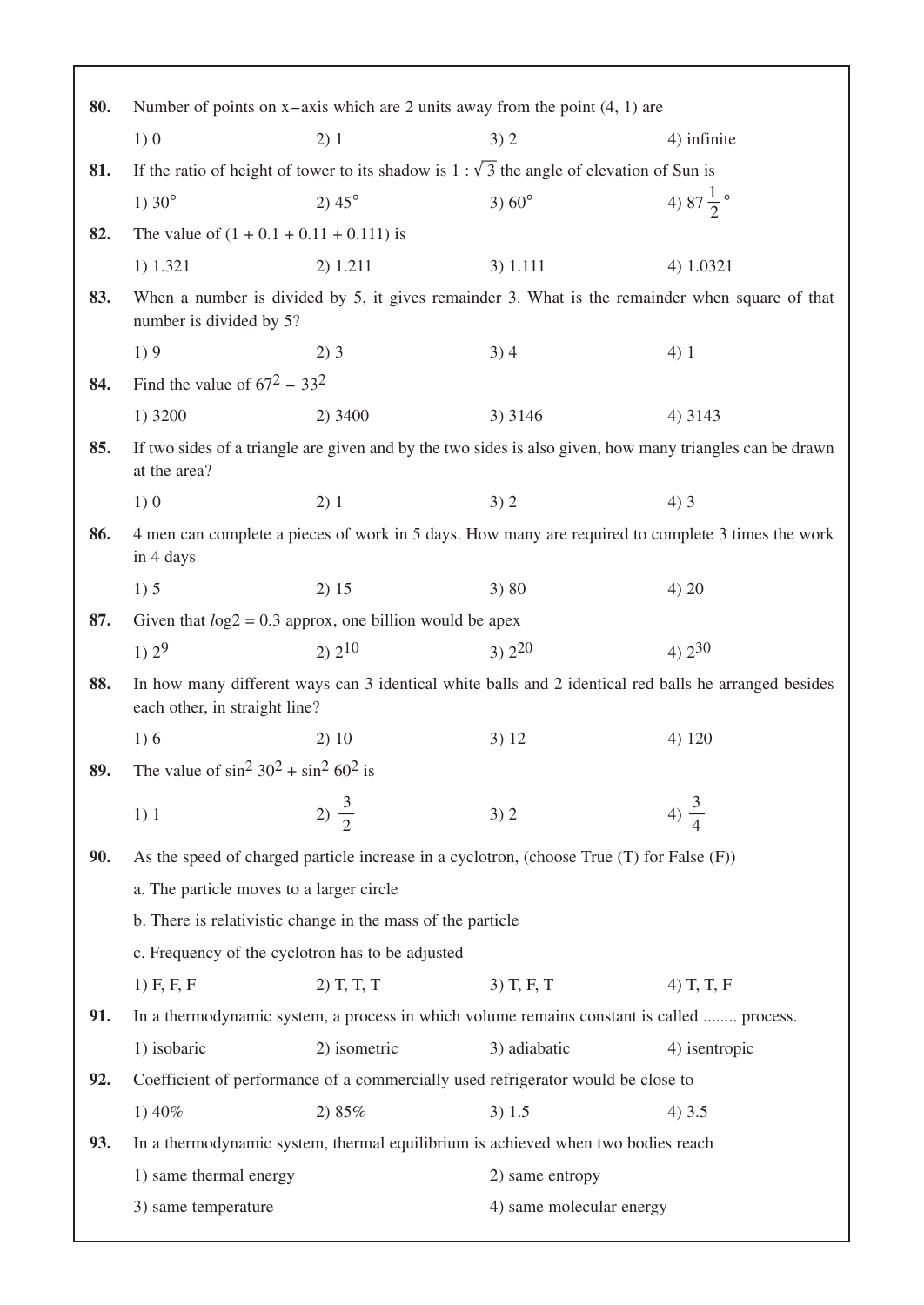



- **95.** In a multicylinder diesel engine, the cylinders are fired in a particular sequence
	- 1) to reduce fuel consumption 2) to reduce knocking
	- 3) to reduce engine vibrations 4) all of the above
- -

**96.** Consider the circuit below:



This circuit is called a

|             | 1) Half adder                                                                               | 2) Latch                                                     | 3) Bit counter                                                                           | 4) PIPO device |
|-------------|---------------------------------------------------------------------------------------------|--------------------------------------------------------------|------------------------------------------------------------------------------------------|----------------|
| 97.         | De Morgain's theorem states that                                                            |                                                              |                                                                                          |                |
|             |                                                                                             |                                                              | 1) $(X + Y)' = Y' + X'$ 2) $(X,Y)' = X' + Y'$ 3) $(X,Y)' = Y'X'$ 4) $(X + Y)' = X' + Y'$ |                |
| 98.         | In Boolean algebra $(1 + 1)$ . $(0 + 0) = ?$                                                |                                                              |                                                                                          |                |
|             | 1)0                                                                                         | 2) 1                                                         | 3)2                                                                                      | $4) - 1$       |
| 99.         |                                                                                             | Which of the following is not an I/O device of the computer? |                                                                                          |                |
|             | 1) keyboard                                                                                 | 2) Joy stick                                                 | $3)$ ALU                                                                                 | 4) Printer     |
| <b>100.</b> | A bond in a brick work when headers and stretchers are placed in alternate layers is called |                                                              |                                                                                          |                |
|             | 1) Header bond                                                                              |                                                              | 2) English bond                                                                          |                |
|             | 3) Flemish bond                                                                             |                                                              | 4) Herring bone bond                                                                     |                |
|             | 101. Excess silica in cement                                                                |                                                              |                                                                                          |                |
|             | 1) increases the setting time                                                               |                                                              | 2) decreases the setting time                                                            |                |
|             | 3) weakens the strength of the cement                                                       |                                                              | 4) does not affect the setting time                                                      |                |
| <b>102.</b> | The outer protective layer of a tree is                                                     |                                                              |                                                                                          |                |
|             | 1) cambium layer                                                                            | 2) pitch                                                     | $3)$ bark                                                                                | 4) sap         |
|             |                                                                                             |                                                              |                                                                                          |                |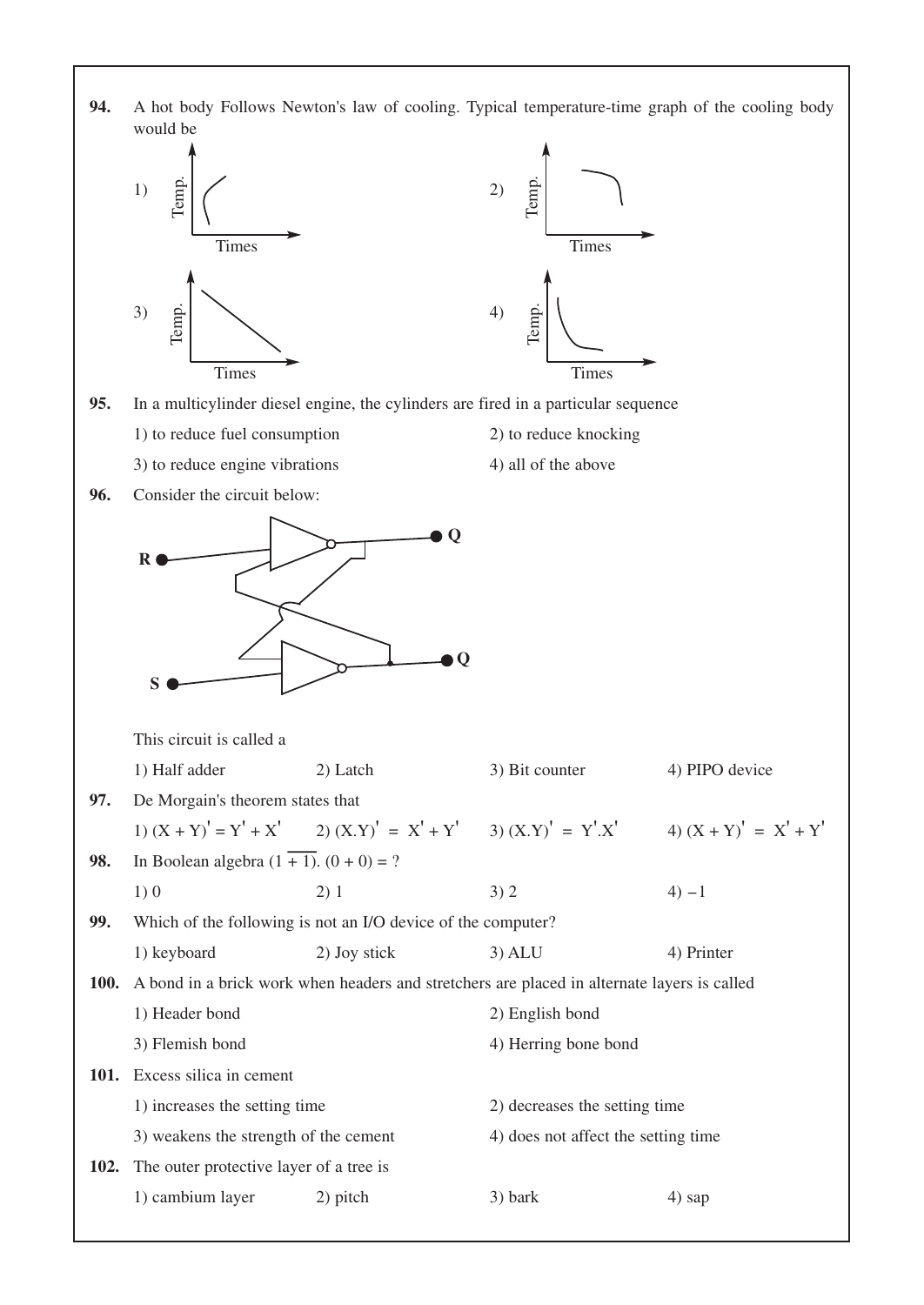|             | 103. Which lime is most suitable white washing?                                                                                                                                                                                                                                                    |                                                                             |                                                                                                      |                                                                                                                  |
|-------------|----------------------------------------------------------------------------------------------------------------------------------------------------------------------------------------------------------------------------------------------------------------------------------------------------|-----------------------------------------------------------------------------|------------------------------------------------------------------------------------------------------|------------------------------------------------------------------------------------------------------------------|
|             | 1) quick lime                                                                                                                                                                                                                                                                                      | 2) stone lime                                                               | 3) kankar lime                                                                                       | 4) shell lime                                                                                                    |
|             | 104. What is floating point with                                                                                                                                                                                                                                                                   |                                                                             |                                                                                                      |                                                                                                                  |
|             |                                                                                                                                                                                                                                                                                                    | 1) It is a software subroutine around which other sub-routines are built    |                                                                                                      |                                                                                                                  |
|             |                                                                                                                                                                                                                                                                                                    | 2) It is a representation of real numbers to facilitate computing           |                                                                                                      |                                                                                                                  |
|             |                                                                                                                                                                                                                                                                                                    | 3) It is the main algebraic formula of the software                         |                                                                                                      |                                                                                                                  |
|             |                                                                                                                                                                                                                                                                                                    | 4) It is the voltage point given to various operating units of the computer |                                                                                                      |                                                                                                                  |
|             |                                                                                                                                                                                                                                                                                                    |                                                                             | 105. A system of digital rules for exchange and processing of data between various devices is called |                                                                                                                  |
|             | 1) software programme                                                                                                                                                                                                                                                                              |                                                                             | 2) algorithm                                                                                         |                                                                                                                  |
|             | 3) protocol                                                                                                                                                                                                                                                                                        |                                                                             | 4) information processing                                                                            |                                                                                                                  |
|             | called                                                                                                                                                                                                                                                                                             |                                                                             |                                                                                                      | <b>106.</b> A theoretical computer with infinite type and memory used in analysis of problems of computation, is |
|             | 1) Tape calculator<br>2) Babbage machine                                                                                                                                                                                                                                                           |                                                                             |                                                                                                      |                                                                                                                  |
|             | 3) Turning machine                                                                                                                                                                                                                                                                                 |                                                                             | 4) Theoretical machine                                                                               |                                                                                                                  |
|             | 107. ASCII coding allocated binary codes to English alphabets and symbols for computer use. More<br>recently a new standard has been adopted which allocates code to almost all the languages of the world<br>and also to symbols covering more than a lakh characters. The new standard is called |                                                                             |                                                                                                      |                                                                                                                  |
|             | $1)$ CCS<br>2) Unicode                                                                                                                                                                                                                                                                             |                                                                             |                                                                                                      |                                                                                                                  |
|             | 3) Standard CCS code                                                                                                                                                                                                                                                                               |                                                                             | 4) Universal CCS code                                                                                |                                                                                                                  |
|             | is called                                                                                                                                                                                                                                                                                          |                                                                             |                                                                                                      | 108. For using passwords on the Internet a software is used so that the password is not intercepted easily. It   |
|             | 1) Coding                                                                                                                                                                                                                                                                                          | 2) Malware                                                                  | 3) Virus                                                                                             | 4) Encryption                                                                                                    |
|             |                                                                                                                                                                                                                                                                                                    |                                                                             | use and improvement and which is generally developed in a collaborative manner is called             | 109. A software, coding of which is available freely on Internet and is open for users for users for further     |
|             | 1) open source software                                                                                                                                                                                                                                                                            |                                                                             | 2) unlicensed software                                                                               |                                                                                                                  |
|             | 3) free software                                                                                                                                                                                                                                                                                   |                                                                             | 4) community software                                                                                |                                                                                                                  |
| <b>110.</b> | Which of the following are machine level languages?                                                                                                                                                                                                                                                |                                                                             |                                                                                                      |                                                                                                                  |
|             | $1)$ C++                                                                                                                                                                                                                                                                                           | 2) Java                                                                     | 3) Python                                                                                            | 4) Community software                                                                                            |
| 111.        |                                                                                                                                                                                                                                                                                                    |                                                                             | Section 66 A has been in media controversy recently. The section pertains to                         |                                                                                                                  |
|             | 1) Communal Harmony                                                                                                                                                                                                                                                                                |                                                                             | 2) Sexual Aggression                                                                                 |                                                                                                                  |
|             | 3) Company's Act                                                                                                                                                                                                                                                                                   |                                                                             | 4) Information Technology                                                                            |                                                                                                                  |
| <b>112.</b> | IPC stands for                                                                                                                                                                                                                                                                                     |                                                                             |                                                                                                      |                                                                                                                  |
|             | 1) International Peace Code                                                                                                                                                                                                                                                                        |                                                                             | 2) Indian Peace Code                                                                                 |                                                                                                                  |
|             | 3) Indian Penal Code                                                                                                                                                                                                                                                                               |                                                                             | 4) International Punishment Code                                                                     |                                                                                                                  |
| <b>113.</b> | transactions?                                                                                                                                                                                                                                                                                      |                                                                             |                                                                                                      | Who among the following can accept the deposits of money from the public, as a business in financial             |
|             | 1) Individuals                                                                                                                                                                                                                                                                                     |                                                                             | 2) Firms                                                                                             |                                                                                                                  |
|             | 3) Unincorporated Associations                                                                                                                                                                                                                                                                     |                                                                             | 4) None of the above                                                                                 |                                                                                                                  |
|             |                                                                                                                                                                                                                                                                                                    |                                                                             |                                                                                                      |                                                                                                                  |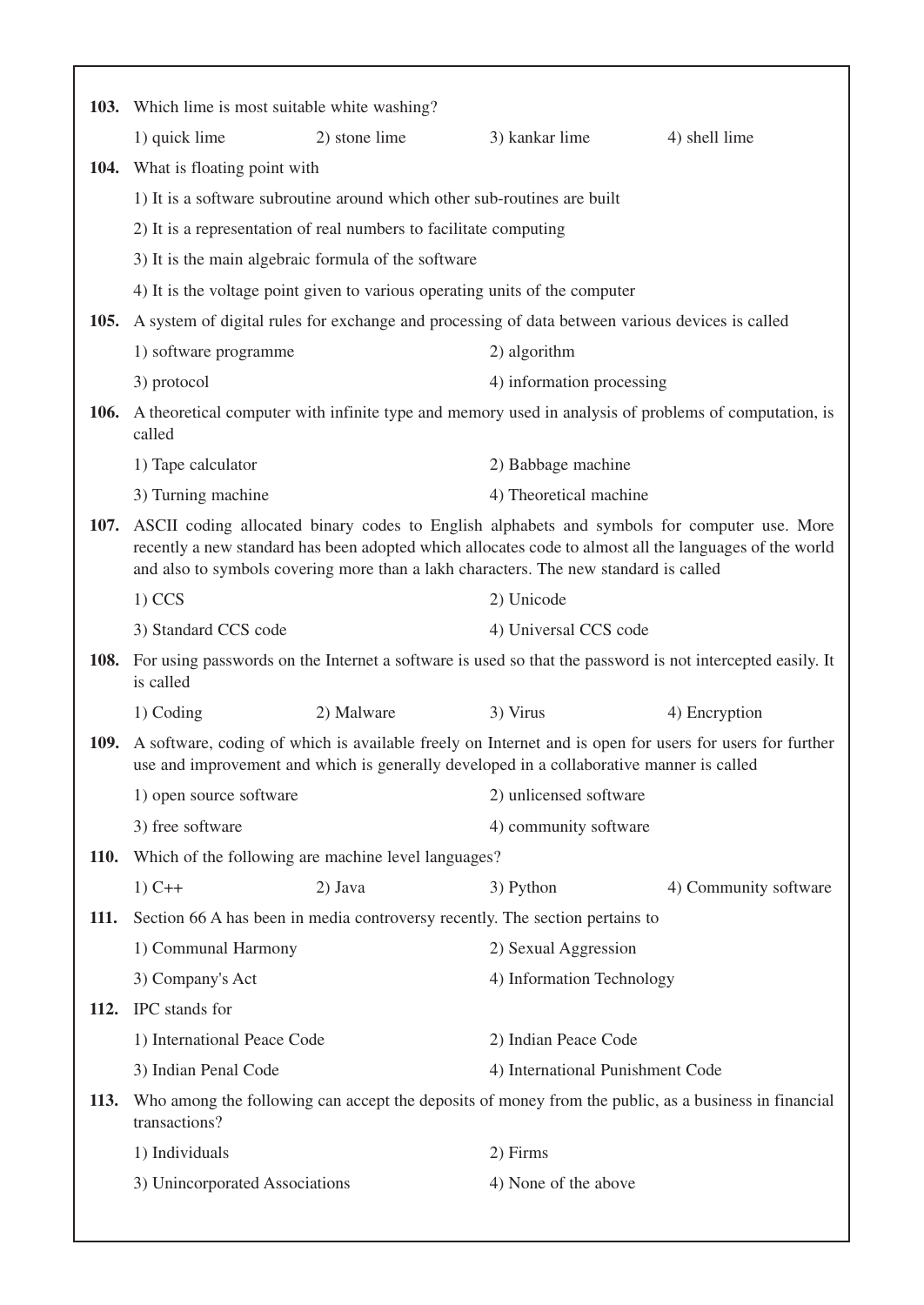|      | 114. NEFT and RTGS are the means for                                                                                                                               |                                                                         |                                      |                                                                                                         |  |
|------|--------------------------------------------------------------------------------------------------------------------------------------------------------------------|-------------------------------------------------------------------------|--------------------------------------|---------------------------------------------------------------------------------------------------------|--|
|      | 1) Money transfer                                                                                                                                                  |                                                                         | 2) Fiscal control policy             |                                                                                                         |  |
|      | 3) Monitoring tax collection                                                                                                                                       |                                                                         | 4) Implementing GST                  |                                                                                                         |  |
|      | 115. In September 2014 ISRO achieved success in which project?                                                                                                     |                                                                         |                                      |                                                                                                         |  |
|      | 1) Launched Heavy payload vehicle                                                                                                                                  |                                                                         | 2) Launched geo-stationary satellite |                                                                                                         |  |
|      | 3) Launched rocket to mars                                                                                                                                         |                                                                         |                                      | 4) Mars Orbiter successfully entered Mars orbit                                                         |  |
|      | 116. In October 2014 a cyclone hit Visakhapatnam. The name of the cyclone was                                                                                      |                                                                         |                                      |                                                                                                         |  |
|      | 1) Katrina                                                                                                                                                         | 2) Hudhud                                                               | 3) Laila                             | 4) Halen                                                                                                |  |
|      | 117. SAARC countries are form which part of the world?                                                                                                             |                                                                         |                                      |                                                                                                         |  |
|      | 1) South America                                                                                                                                                   | 2) South Asia                                                           | 3) South Africa                      | 4) None of the above                                                                                    |  |
|      | 118. How many pairs of letters are there in the word CRAB which has as many letters between them in the<br>word as there are between them in the English alphabet? |                                                                         |                                      |                                                                                                         |  |
|      | 1)3                                                                                                                                                                | 2) 2                                                                    | 3)1                                  | 4)0                                                                                                     |  |
|      | 119. Which month is different from other months in the group?                                                                                                      |                                                                         |                                      |                                                                                                         |  |
|      | 1) April                                                                                                                                                           | 2) June                                                                 | $3)$ July                            | 4) November                                                                                             |  |
|      | 120. Find the median of the following numbers                                                                                                                      |                                                                         |                                      |                                                                                                         |  |
|      | 14, 23, 20, 12, 11, 15, 24, 17, 9, 21, 25                                                                                                                          |                                                                         |                                      |                                                                                                         |  |
|      | 1) 15                                                                                                                                                              | 2) 20                                                                   | 3) 17                                | 4) 11                                                                                                   |  |
|      | 121. tan 90° is underfined. As $\theta$ is increased from 89° towards 90° value of tan $\theta$ tends to                                                           |                                                                         |                                      |                                                                                                         |  |
|      | 1)0                                                                                                                                                                | $2)+\alpha$                                                             | 3)1                                  | 4) undefined                                                                                            |  |
| 122. |                                                                                                                                                                    | 10% over the cost price. his total gainor loss per cent is              |                                      | A man sells his two cars at the same price. In one car he makes a profit of 10%. In other car he losses |  |
|      | 1) $1\%$ loss                                                                                                                                                      | 2) $1\%$ gain                                                           | $3)$ 2% loss                         | 4) No loss no gain                                                                                      |  |
|      | <b>123.</b> $\sqrt{10} = 3.1623$ (approx). What is the approx value of $\frac{1}{\sqrt{10}}$ ?                                                                     |                                                                         |                                      |                                                                                                         |  |
|      | 1) 0.333                                                                                                                                                           | 2) 0.3162                                                               | 3) 0.3221                            | 4) 0.3437                                                                                               |  |
| 124. |                                                                                                                                                                    | the answer 63 more than the correct answer. What is the correct answer? |                                      | A student was asked to multiply a number by 12. By mistake he multiplied the number by 21 and got       |  |
|      | 1)9                                                                                                                                                                | 2)8                                                                     | 3)7                                  | 4) 84                                                                                                   |  |
| 125. | Consider the following graph                                                                                                                                       |                                                                         |                                      |                                                                                                         |  |
|      | Temp <sup>o</sup> C<br>B<br>(Calorie) heat -                                                                                                                       | D<br>Which portion represents the 'Latent heat of fusion'?              |                                      |                                                                                                         |  |
|      | 1) OA                                                                                                                                                              | $2)$ AB                                                                 | 3) BC                                | $4)$ CD                                                                                                 |  |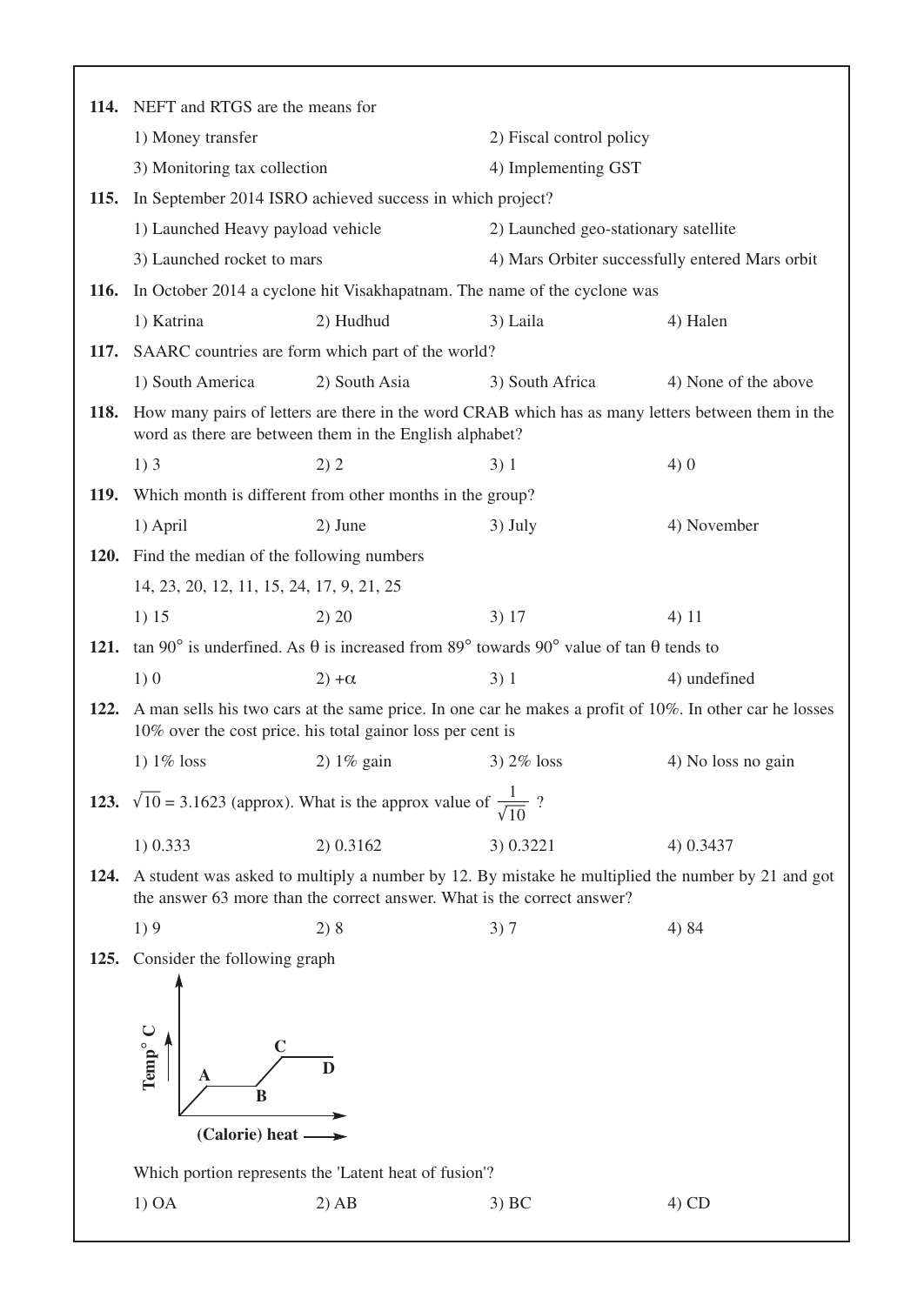| <b>126.</b> |                                                                                 | Which of the following does not sublimate?                                                            |                                       |                  |
|-------------|---------------------------------------------------------------------------------|-------------------------------------------------------------------------------------------------------|---------------------------------------|------------------|
|             | $1)$ Ice                                                                        |                                                                                                       | 2) Ammonium chloride                  |                  |
|             | 3) Naphthalene                                                                  |                                                                                                       | 4) Camphor                            |                  |
| 127.        |                                                                                 | Which of the following is a heterogeneous mixture?                                                    |                                       |                  |
|             | 1) Brass                                                                        |                                                                                                       | 2) Sugar solution in water            |                  |
|             | 3) Air                                                                          |                                                                                                       | 4) Milk                               |                  |
| 128.        |                                                                                 | In a scooter, in which part is the petrol atomized and mixed in correct proportion with the           |                                       |                  |
|             | 1) Carburettor                                                                  | 2) Cylinder                                                                                           | 3) Inlet port                         | 4) Fuel pump     |
| 129.        |                                                                                 | Which alloy steel would be used for making leaf and coil springs?                                     |                                       |                  |
|             | 1) Nickel-Chrome                                                                |                                                                                                       | 2) Vanadium                           |                  |
|             | 3) Silicon-Manganese                                                            |                                                                                                       | 4) Chrome-molybdenum                  |                  |
| <b>130.</b> | In aluminium casting bubbles of argon or nitrogen are passed through the molten |                                                                                                       |                                       |                  |
|             |                                                                                 | 1) to improve surface finish of the casting                                                           |                                       |                  |
|             | 2) to remove hydrogen gas porosity                                              |                                                                                                       |                                       |                  |
|             | 3) to precipitate the inclusions                                                |                                                                                                       |                                       |                  |
|             | 4) to mix the alloy elements                                                    |                                                                                                       |                                       |                  |
| 131.        |                                                                                 | Clearance between the mating parts is measured using                                                  |                                       |                  |
|             | 1) Dial gauge                                                                   |                                                                                                       | 2) Go-gauge                           |                  |
|             | 3) No-go gauge                                                                  |                                                                                                       | 4) Feeler gauge                       |                  |
|             |                                                                                 | 132. In a milling process, for milling mild steel, what will be a typical rate angle for the cutter?  |                                       |                  |
|             | 1) $12^{\circ}$                                                                 | $2) 20^{\circ}$                                                                                       | 3) $28^{\circ}$                       | 4) $-12^{\circ}$ |
|             | 133. State True (T) or False (F) respectively:                                  |                                                                                                       |                                       |                  |
|             |                                                                                 | A. For better tensile strength, cast component is preferred over forged component                     |                                       |                  |
|             |                                                                                 | B. Quenching of hot component in water improves its malleability                                      |                                       |                  |
|             | $1)$ T, T                                                                       | $2)$ F, F                                                                                             | $3)$ T, F                             | 4) F, T          |
| 134.        | from blooms using the process of                                                | Channel, Angles and I-section, which are used in fabricating a shed structure frame, are manufactured |                                       |                  |
|             | 1) casting                                                                      | 2) drawing                                                                                            | 3) swaging                            | 4) rolling       |
| <b>135.</b> |                                                                                 | Output of welding transformer, compared with its input is                                             |                                       |                  |
|             | 1) high voltage high current                                                    |                                                                                                       | 2) high voltage low current           |                  |
|             | 3) low voltage high current                                                     |                                                                                                       | 4) low voltage low current            |                  |
| <b>136.</b> | called                                                                          | Thermochemical decomposition of organic materials at high temperatures, in the absence of oxygen is   |                                       |                  |
|             | 1) Pyrolysis                                                                    | 2) Thermolysis                                                                                        | 3) Caramelization                     | 4) Catagenesis   |
| 137.        |                                                                                 | Acid rain is caused by presence of which of the following gases in the atmosphere                     |                                       |                  |
|             | 1) Nitrogen and oxygen                                                          |                                                                                                       | 2) Sulphur dioxide and Nitrogen oxide |                  |
|             |                                                                                 | 3) Carbon dioxide and Carbon-mono-oxide                                                               | 4) Ozone and argon                    |                  |
|             |                                                                                 |                                                                                                       |                                       |                  |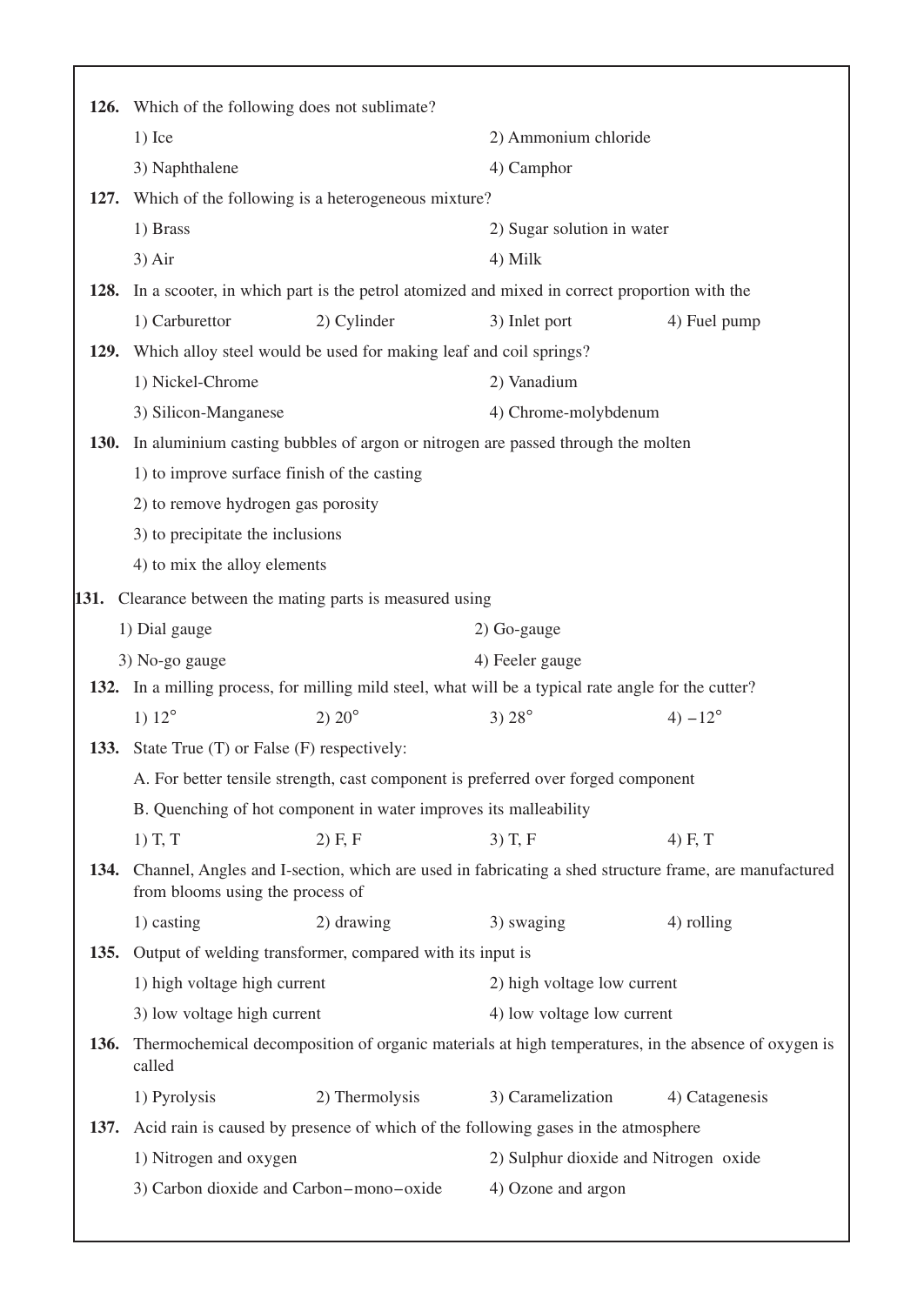|             | 138. One of the main reason for depletion of ozone layer in the Earth's atmosphere is             |              |                                                   |            |  |
|-------------|---------------------------------------------------------------------------------------------------|--------------|---------------------------------------------------|------------|--|
|             | 1) Green house gases                                                                              |              | 2) Colloidal impuries                             |            |  |
|             | 3) CFC and halons                                                                                 |              | 4) Rockets and satellite launching vehicles       |            |  |
| <b>139.</b> | What is the value of total hardness acceptable in potable water as per Indian Standards?          |              |                                                   |            |  |
|             | 1) 0.3                                                                                            | 2)3          | 3)30                                              | 4) 300     |  |
| <b>140.</b> | Preventing rain water to run-off and its accumulation and deposition for re-use on site is called |              |                                                   |            |  |
|             | 1) rain water collection                                                                          |              | 2) micro-dams                                     |            |  |
|             | 3) micro-accumulation                                                                             |              | 4) rain water harvesting                          |            |  |
| 141.        | The terms ALU, CPU, I/O devices pertain to                                                        |              |                                                   |            |  |
|             | 1) Computers                                                                                      |              | 2) environmental engineering                      |            |  |
|             | 3) diesel engine                                                                                  |              | 4) engineering drawing and orthogonal projections |            |  |
| 142.        | In a computing device 'MHz' is mentioned in the specifications. It refers to                      |              |                                                   |            |  |
|             | 1) size of memory                                                                                 |              | 2) speed of computation                           |            |  |
|             | 3) clock speed                                                                                    |              | 4) None of the above                              |            |  |
| 143.        | For plasting walls, cement mortar would be typically used in which ratio?                         |              |                                                   |            |  |
|             | 1) 1: 2                                                                                           | 2) 1 : 4     | 3) 1 : 6                                          | 4) 1 : 8   |  |
| 144.        | The grade M25 of concrete would approx. refer to the mix                                          |              |                                                   |            |  |
|             | 1) 1 : 3 : 6                                                                                      | 2) 1 : 2 : 4 | 3) 1 : 1 : 2                                      | 4) $1:4:8$ |  |
|             | 145. Brass is an alloy of                                                                         |              |                                                   |            |  |
|             | 1) copper and zinc                                                                                |              | 2) copper and tin                                 |            |  |
|             | 4) aluminium and tin<br>3) copper and aluminium                                                   |              |                                                   |            |  |
| 146.        | A pigment generally used to impart white colour in a paint is                                     |              |                                                   |            |  |
|             | 1) graphite                                                                                       | $2)$ lead    | 3) copper sulphate                                | $4)$ zinc  |  |
| 147.        | The main purpose of providing foundations to a building is                                        |              |                                                   |            |  |
|             | 1) to provide a level base over which masonry may be laid                                         |              |                                                   |            |  |
|             | 2) to fix the super structure to the ground                                                       |              |                                                   |            |  |
|             | 3) to distribute the weight of the structure of a sufficiently large area of the substratum       |              |                                                   |            |  |
|             | 4) to prevent uneven distribution of load beams on the substratum                                 |              |                                                   |            |  |
| 148.        | The branch of surveying in which only linear measurements are directly made in the field is       |              |                                                   |            |  |
|             | 1) land surveying                                                                                 |              | 2) chain surveying                                |            |  |
|             | 3) engineering survey                                                                             |              | 4) topographical survey                           |            |  |
| 149.        | A theodolite is used for measuring                                                                |              |                                                   |            |  |
|             | 1) distances                                                                                      |              | 2) strength of materials                          |            |  |
|             | 3) surface hardness<br>4) angles                                                                  |              |                                                   |            |  |
| <b>150.</b> | Contour lines drawn on a map, are the lines which pass through                                    |              |                                                   |            |  |
|             | 1) hills and depressions                                                                          |              | 2) same elevation                                 |            |  |
|             | 3) same latitude                                                                                  |              | 4) None of the above                              |            |  |